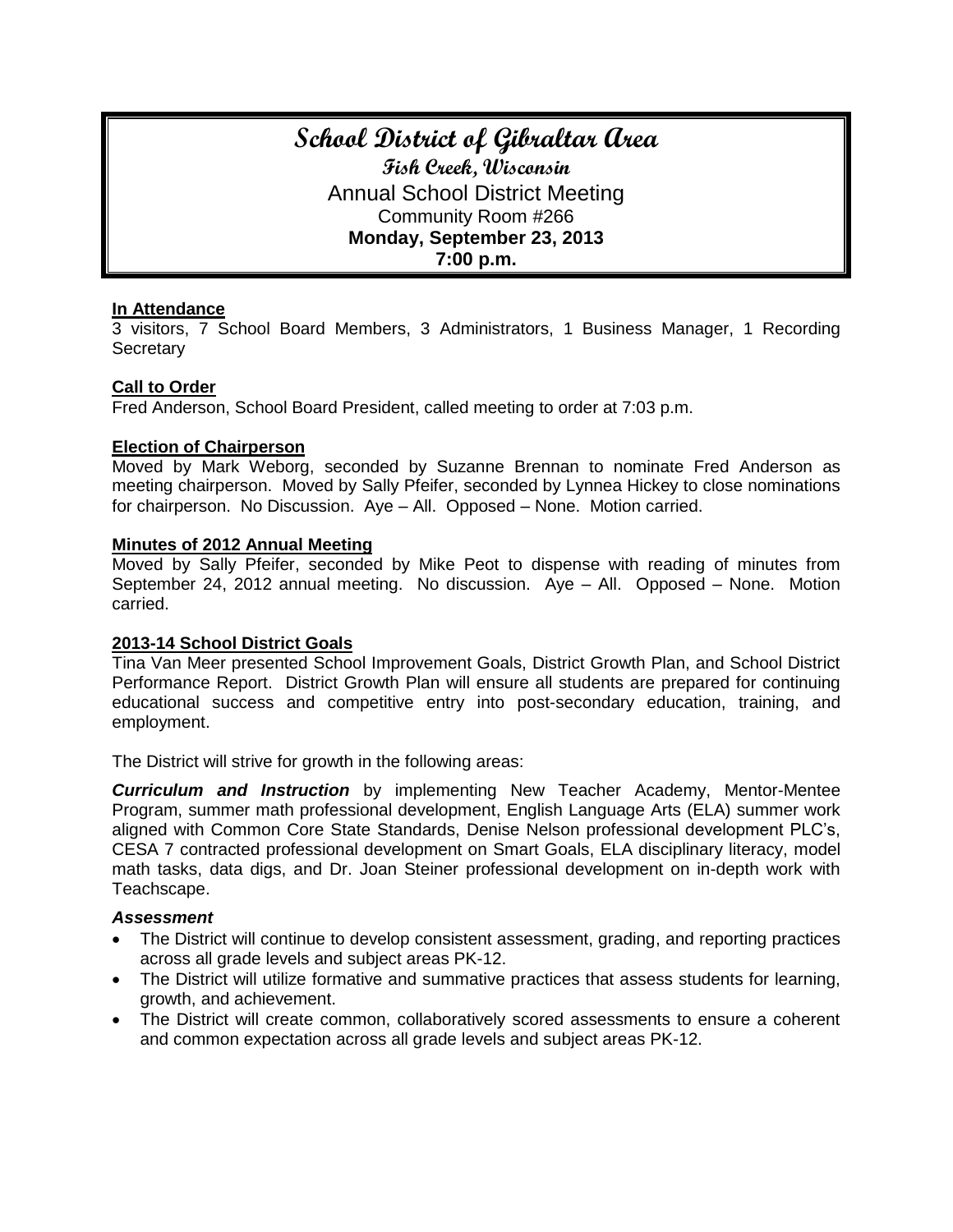# **Gibraltar School District Annual Meeting** Minutes of September 23, 2013 Page 2

#### *Systems of Support*

- The District will utilize the Wisedash data management tool and the WISEexplore inquiry process to analyze data and develop SMARTgoals that ensure student learning and growth, rigorous coursework, and instructional effectiveness.
- The District will provide structures for continual evaluation of curriculum and instructional practices.
- The District will implement an effective teacher evaluation system that supports professional growth and ensures every student has access to highly qualified teachers, rigorous curriculum, and effective instructional practices.
- The District will create and sustain a learning environment that has a positive impact on the social, emotional, physical and intellectual needs of all students.
- The District will implement an effective academic and behavioral intervention system.
- The District will offer effective professional development opportunities that are comprehensive, aligned with the district and school goals, related to best practices, and directly impact student learner outcomes.

# **2012-13 School Report Cards**

Van Meer presented Gibraltar's 2012-13 School Report Cards. New School Report Card includes an accountability index that measures four areas:

- **Student Achievement**
- Student Growth
- Closing Gaps
- On-track to Graduation and Postsecondary Readiness

Additional indicators are Test Participation and Absenteeism.

Gibraltar School District's 2012-13 overall accountability score and rating is 76.1 – Exceeds Expectations. Gibraltar Elementary scored 78.7, Gibraltar Middle School 78.1, and Gibraltar High School 80.9 – all schools in our district Exceed Expectations. Closing the gap for Gibraltar will be in socio-economic status.

Newsweek recognized Gibraltar as one of best high schools in the nation with a national ranking of 1,002 out of 2,000. A large number of our students take AP classes.

# **Auditor's Statement and Treasurer's Report**

Statement from independent auditor, James Parsons, CPA, indicated that based on his audit, district's financial statements present fairly in all material respects the financial position of Gibraltar Area School District as of fiscal year ending June 30, 2013, and results of its operations for that year are in conformity with regulatory basis accounting principles prescribed by Wisconsin Department of Public Instruction for annual meeting statements.

Lynnea Hickey read Treasurer's Report.

The unaudited Operating Reserve (Fund Balance):

- was \$4,544,915.22 on September 24, 2012 and
- is \$4,322,137.09 on September 23, 2013.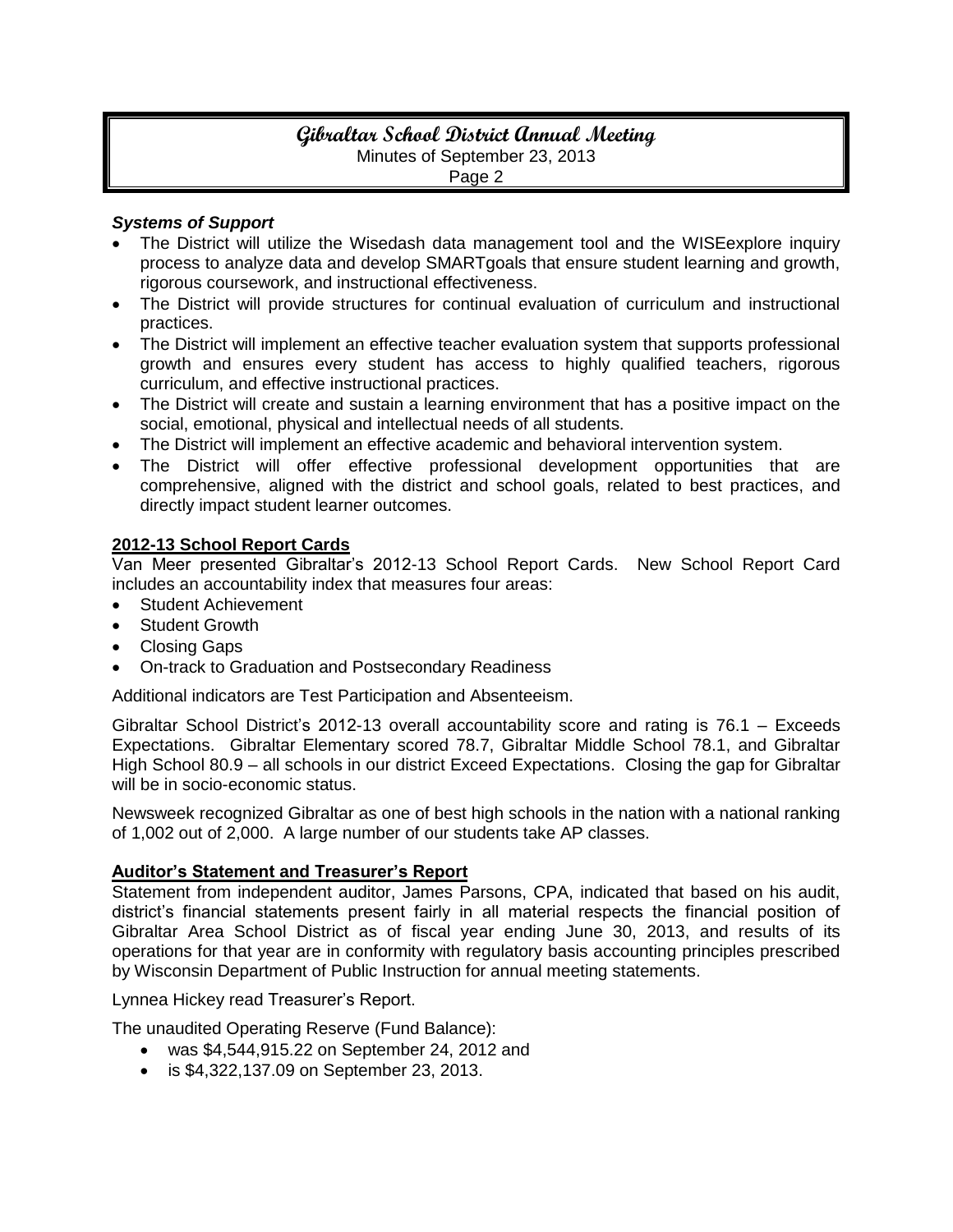# **Gibraltar School District Annual Meeting** Minutes of September 23, 2013 Page 3

The decrease in the operating reserve of \$222,778.13 was planned and is in keeping with the financial plan and as a strategy for holding the revenue limit override at its current level.

In 2013-14, it is expected that expenses will equal revenues and that funds from the Operating Reserve will remain even in keeping with the financial plan and as a strategy for holding the revenue limit override at its current level.

The school district's treasury remains in compliance with the School Board Policy 4.03(4) – Operating Reserve.

The School Board recognizes the need for carrying an operating reserve in the General Fund to:

- 1. provide working capital to meet the district's cash flow requirements to maintain cash flow (short-term) borrowing during the annual operating cycle,
- 2. function as a safeguard to fund expenses that the district might incur, and
- 3. demonstrate fiscal responsibility resulting in a high credit rating that will help to reduce district borrowing costs.

Moved by Martha Luber Pelrine, seconded by Mike Peot to approve Treasurer's Report and Auditor's Statement as written for fiscal year July 1, 2012 through June 30, 2013. Aye – All. Opposed – None. Motion carried.

#### **Presentation of 2013-14 Proposed Budget & Hearing**

Tina Van Meer presented 2013-14 proposed budget as published:

#### 2013-14 PROPOSED GENERAL FUND REVENUES

| <b>Local Property Taxes</b>                         | \$9,251,981.00 |
|-----------------------------------------------------|----------------|
| <b>Inter-district Payments</b>                      | 172,648.00     |
| <b>State Sources</b>                                | 299,597.00     |
| <b>Federal Sources</b>                              | 155,473.76     |
| All Other Financing Sources                         | 33,000.00      |
| <b>Total Revenues &amp; Other Financing Sources</b> | \$9,912,699.76 |

#### 2013-14 PROPOSED GENERAL FUND EXPENDITURES

| Instruction                               | \$4,646,332.62 |
|-------------------------------------------|----------------|
| <b>Support Sources</b>                    | 4,385,832.08   |
| Non-Program Transactions                  | + 880,535.06   |
| Total Expenditures & Other Financing Uses | \$9,912,699.76 |

#### SPECIAL PROJECTS FUND

| <b>Beginning Balance</b>                       | \$0.00       |
|------------------------------------------------|--------------|
| <b>Ending Balance</b>                          | \$0.00       |
| Revenues & Other Financing Sources             | \$905,323.57 |
| <b>Expenditures &amp; Other Financing Uses</b> | \$905,323.57 |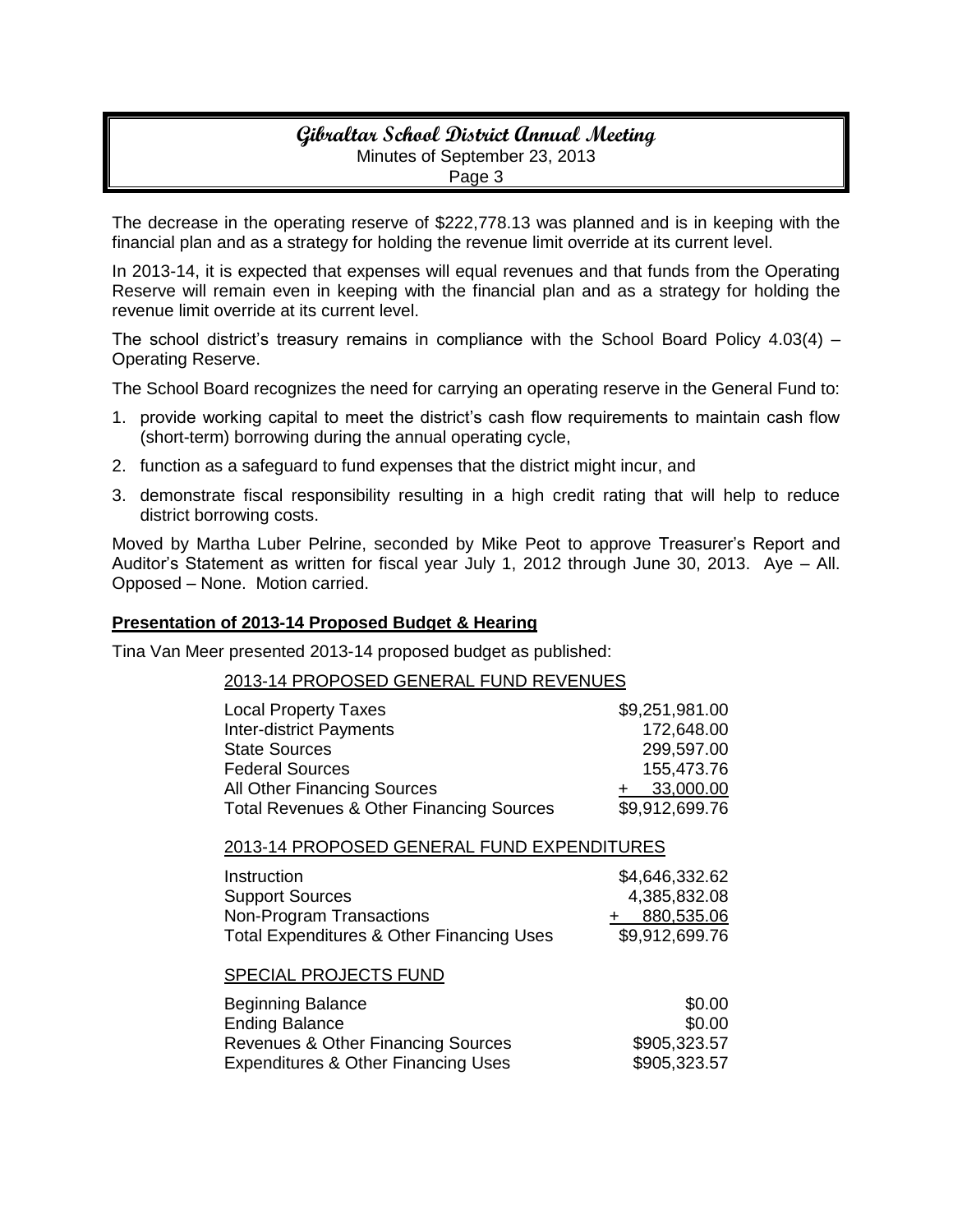# **Gibraltar School District Annual Meeting**

Minutes of September 23, 2013

Page 4

| ∽ອ∽                                                                                                                                               |                                                        |
|---------------------------------------------------------------------------------------------------------------------------------------------------|--------------------------------------------------------|
| <b>DEBT SERVICE FUND</b>                                                                                                                          |                                                        |
| <b>Beginning Balance</b><br><b>Ending Balance</b><br>Revenues & Other Financing Sources<br><b>Expenditures &amp; Other Financing Uses</b>         | \$7,824.94<br>\$7,824.94<br>\$66,143.65<br>\$66,143.65 |
| CAPITAL PROJECTS FUND                                                                                                                             |                                                        |
| <b>Beginning Balance</b><br><b>Ending Fund Balance</b><br>Revenues & Other Financing Sources<br><b>Expenditures &amp; Other Financing Sources</b> | \$0.00<br>\$0.00<br>\$0.00<br>\$0.00                   |
| <b>FOOD SERVICE FUND</b>                                                                                                                          |                                                        |
| <b>Beginning Fund Balance</b><br><b>Ending Fund Balance</b><br>Revenues & Other Financing Sources                                                 | \$0.00<br>\$0.00<br>\$244,098.84                       |
| <b>Expenditures &amp; Other Financing Uses</b>                                                                                                    | \$244,098.84                                           |

Balanced budget was achieved by reducing maintenance and personal services. District may receive high cost transportation aid which would be put toward bus purchase.

#### **2013 Proposed Property Tax Levy**

| <b>General Fund</b>                 | \$9,160,465.00 |
|-------------------------------------|----------------|
| <b>Referendum Debt Service Fund</b> | 0.00           |
| Non-Referendum Debt Service Fund    | 0.00           |
| <b>Capital Expansion Fund</b>       | 0.00           |
| <b>Community Service Fund</b>       | 0.00           |
| Total 2013-14 Proposed Tax Levy     | \$9,160,465.00 |

Moved by Mark Weborg, seconded by Martha Luber Pelrine to approve proposed 2013-14 budget of \$10,104,550.00 and set 2013 proposed tax levy at \$9,160,465 as presented. No discussion. Aye – All. Opposed – None. Motion carried.

#### **Salaries of Board Members and Reimbursement of Board Member's Expenses**

Moved by Martha Luber Pelrine, seconded by Suzanne Brennan to set board member's salaries at \$2,000 per year and approve reimbursement of actual and necessary expenses of board members when conducting school business outside of the school district. No discussion. Aye – All. Opposed – None. Motion carried.

#### **Disposal of Surplus Property**

Moved by Lynnea Hickey, seconded by Sally Pfeifer to accept resolution as written Authorizing Sale of Personal Property of the School District that Is No Longer Needed. Discussion: Examples of surplus property are school busses, computers, and desks. Aye – All. Opposed – None. Motion carried.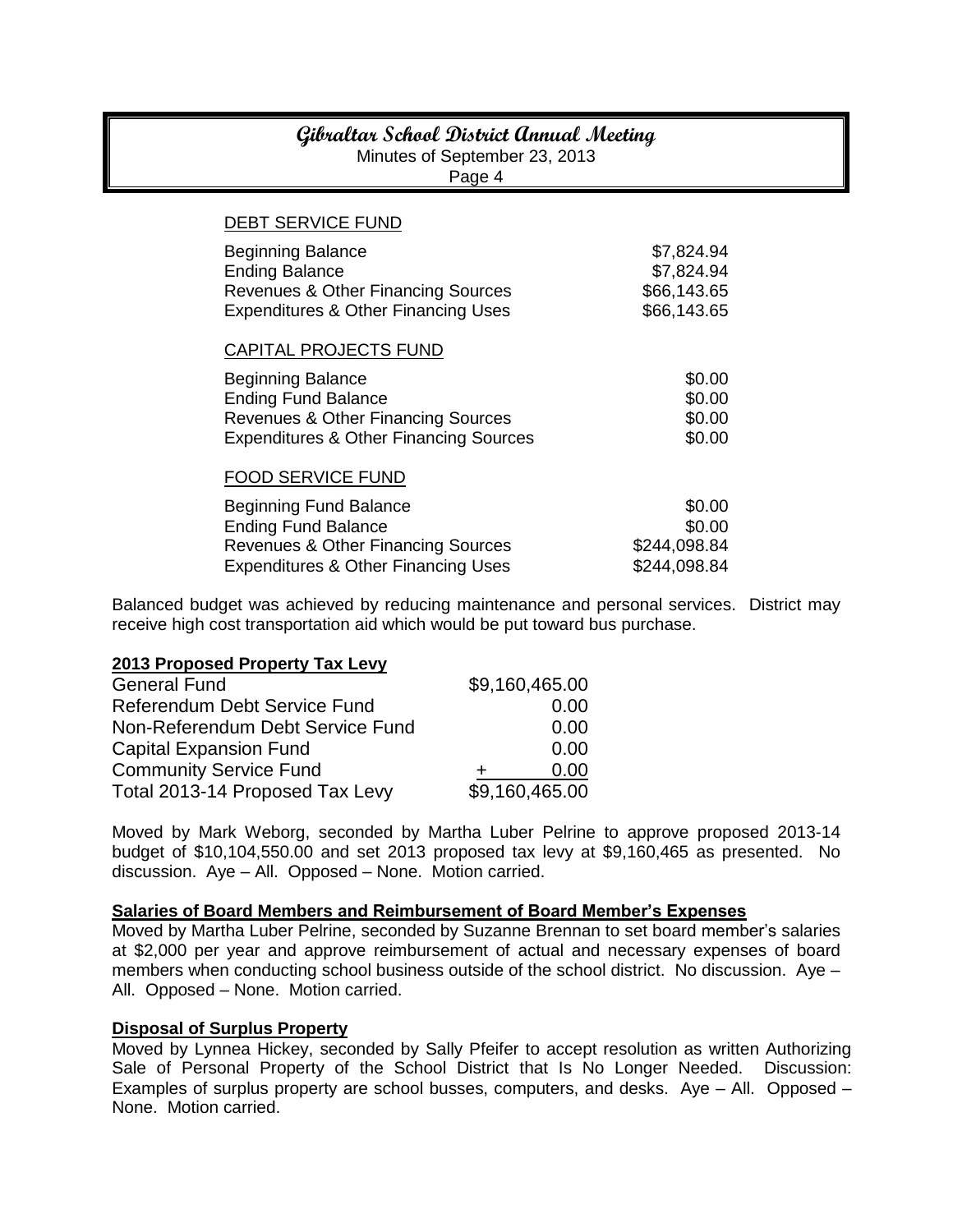# **Gibraltar School District Annual Meeting** Minutes of September 23, 2013

Page 5

# **Other Business Pertinent to Annual Meeting**

Chairperson recommended September 22, 2014 at 7:00 p.m. for next Annual Meeting.

# **Adjourn**

Moved by Mark Weborg, seconded by Mike Peot to adjourn Annual Meeting at 8:00 p.m. Aye – All. Opposed – None. Motion carried.